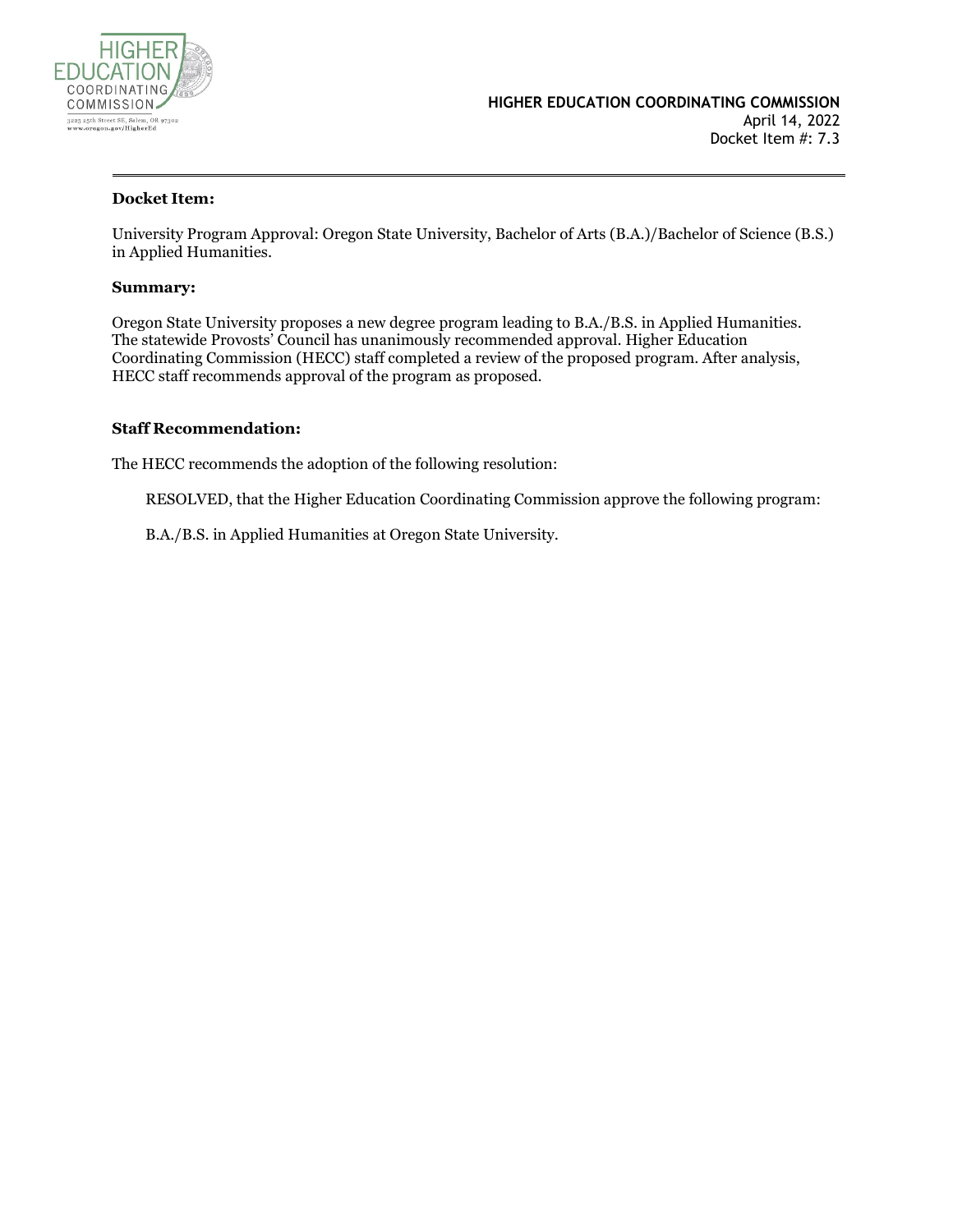

# **Proposal for a New Academic Program**

**Institution: Oregon State University College/School: College of Liberal Arts Department/Program Name: School of History, Philosophy, and Religion Degree and Program Title: BA/BS in Applied Humanities**

# **1. Program Description**

**a. Proposed Classification of Instructional Programs (CIP) number.**

24.0103 – Humanities/Humanistic Studies

A program that focuses on combined studies and research in the humanities subjects as distinguished from the social and physical sciences, emphasizing languages, literatures, art, music, philosophy and religion.

# **b. Brief overview (1-2 paragraphs) of the proposed program, including its disciplinary foundations and connections; program objectives; programmatic focus; degree, certificate, minor, and concentrations offered.**

BA/BS degree in Applied Humanities will produce graduates with marketable cultural, philosophical, and ethics-based skills such as creativity, curiosity, and empathy.

The courses within the Applied Humanities degree have been carefully chosen to prepare students in the practical specifics of workplace written communication as well as broaden their worldview in the classic humanities disciplines of history and philosophy. Through critical thinking and writing, students prepare for a future as engaged citizens and successful professionals who can construct reasoned arguments, evaluate diverse perspectives, and resist reductive explanations.

# **c. Course of study – proposed curriculum, including course numbers, titles, and credit hours.**

Required Core

[HST](https://nextcatalog.oregonstate.edu/search/?P=HST%20203) 203\*HISTORY OF THE UNITED STATES – 4 credits [PHL](https://nextcatalog.oregonstate.edu/search/?P=PHL%20205) 205\*ETHICS – 4 credits [HSTS](https://nextcatalog.oregonstate.edu/search/?P=HSTS%20417) 417\*HISTORY OF MEDICINE – 4 credits [HST 480/PHL 480^](https://nextcatalog.oregonstate.edu/search/?P=HST%20480)PERSPECTIVES IN HUMANITIES – 4 credits

Select two courses from the following courses: 6-7 credits [ART](https://nextcatalog.oregonstate.edu/search/?P=ART%20101) 101\*INTRODUCTION TO THE VISUAL ARTS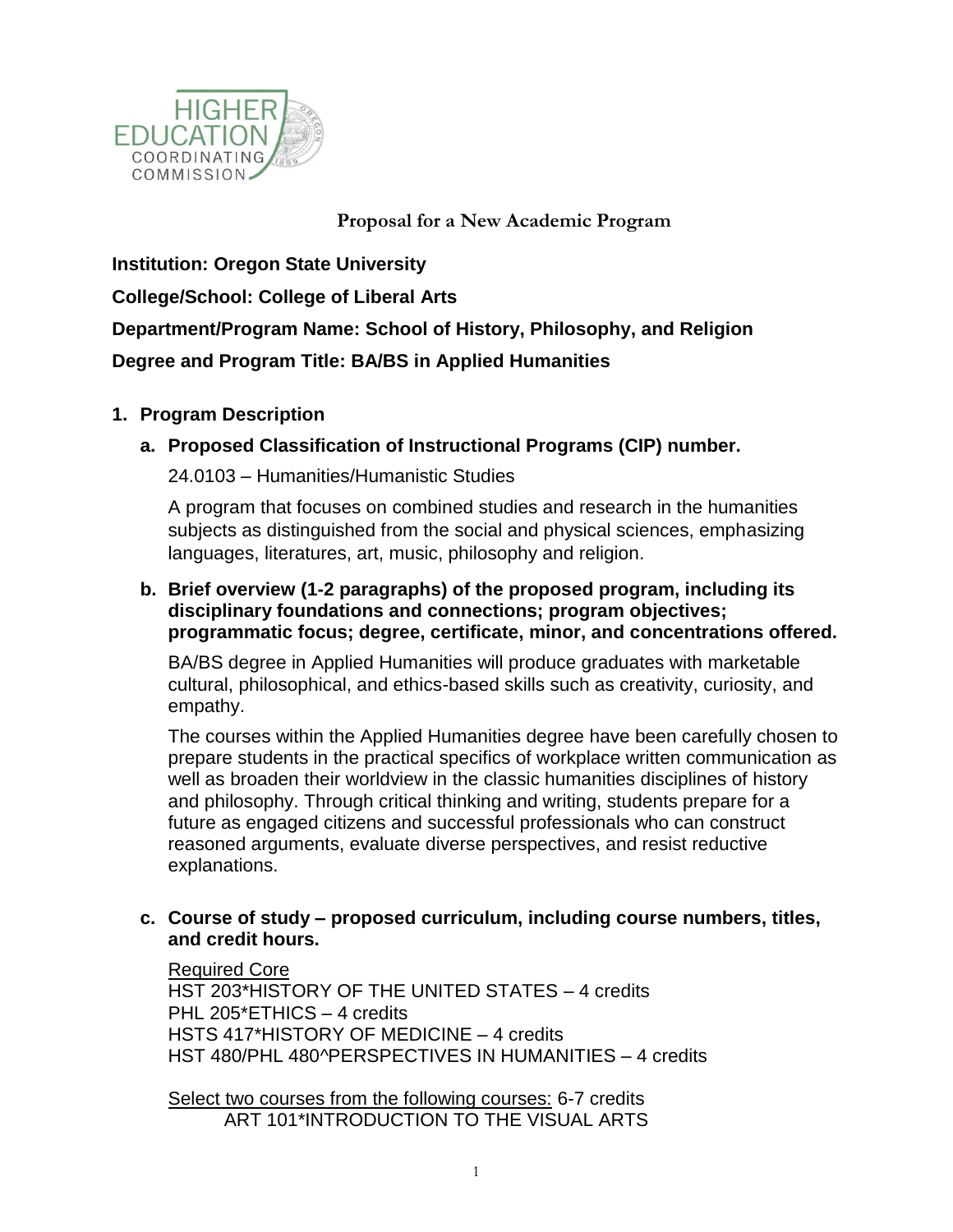[ENG](https://nextcatalog.oregonstate.edu/search/?P=ENG%20104) 104 \*INTRODUCTION TO LITERATURE: FICTION ES [101](https://nextcatalog.oregonstate.edu/search/?P=ES%20101) \*INTRODUCTION TO ETHNIC STUDIES ES [201](https://nextcatalog.oregonstate.edu/search/?P=ES%20201) \*INVENTING ETHNIC AMERICA [REL](https://nextcatalog.oregonstate.edu/search/?P=REL%20202) 202 INTRODUCTION TO RELIGIOUS STUDIES

Select 32 credits from the following courses: 32 credits [HST](https://nextcatalog.oregonstate.edu/search/?P=HST%20369) 369 \*IMMIGRATION TO THE U.S. SINCE 1880 [HST](https://nextcatalog.oregonstate.edu/search/?P=HST%20364) 364 \*UNITED STATES RELIGION AND SOCIAL REFORM [PHL](https://nextcatalog.oregonstate.edu/search/?P=PHL%20325) 325 \*SCIENTIFIC REASONING [PHL](https://nextcatalog.oregonstate.edu/search/?P=PHL%20344) 344 \*PACIFISM, JUST WAR, AND TERRORISM [PHL](https://nextcatalog.oregonstate.edu/search/?P=PHL%20448) 448 NATIVE AMERICAN PHILOSOPHIES [REL](https://nextcatalog.oregonstate.edu/search/?P=REL%20372) 372 \*AFRICAN AMERICAN RELIGION [WR](https://nextcatalog.oregonstate.edu/search/?P=WR%20301) 301 \*PUBLISHING AND EDITING [WR](https://nextcatalog.oregonstate.edu/search/?P=WR%20303) 303 \*WRITING FOR THE WEB [WR](https://nextcatalog.oregonstate.edu/search/?P=WR%20362) 362 \*SCIENCE WRITING [WR](https://nextcatalog.oregonstate.edu/search/?P=WR%20414) 414 ADVERTISING AND PUBLIC RELATIONS WRITING [WR](https://nextcatalog.oregonstate.edu/search/?P=WR%20420) 420 STUDIES IN WRITING

Total Major Credits: 54-55 credits

# **BA BS**

Baccalaureate Core: 30 credits Baccalaureate Core: 30 credits Liberal Arts core: 7 credits Liberal Arts Core: 7 credits BA Requirements: 24 credits BS Requirements: 15 credits General Electives: 41 credits General Electives: 50 credits Major: 54 credits Major: 54 credits Grand Total: 180 Grand Total: 180 credits

Upper Division Electives 24 credits Upper Division Electives: 24 credits

**d. Manner in which the program will be delivered, including program location (if offered outside of the main campus), course scheduling, and the use of technology (for both on-campus and off-campus delivery).**

This program will be delivered in the online modality at the OSU Corvallis campus.

#### **e. Adequacy and quality of faculty delivering the program.**

The primary faculty is composed of tenured professions and full and part-time instructors who are renowned and active professionals in their fields.

#### **f. Adequacy of faculty resources – full-time, part-time, adjunct.**

The Applied Humanities degree includes course work taught by fifteen full time faculty and instructors already employed in School of Writing, Literature, and Film and the School of History, Philosophy, and Religion. It is not necessary to make any new hires for this degree.

#### g. **Other staff.**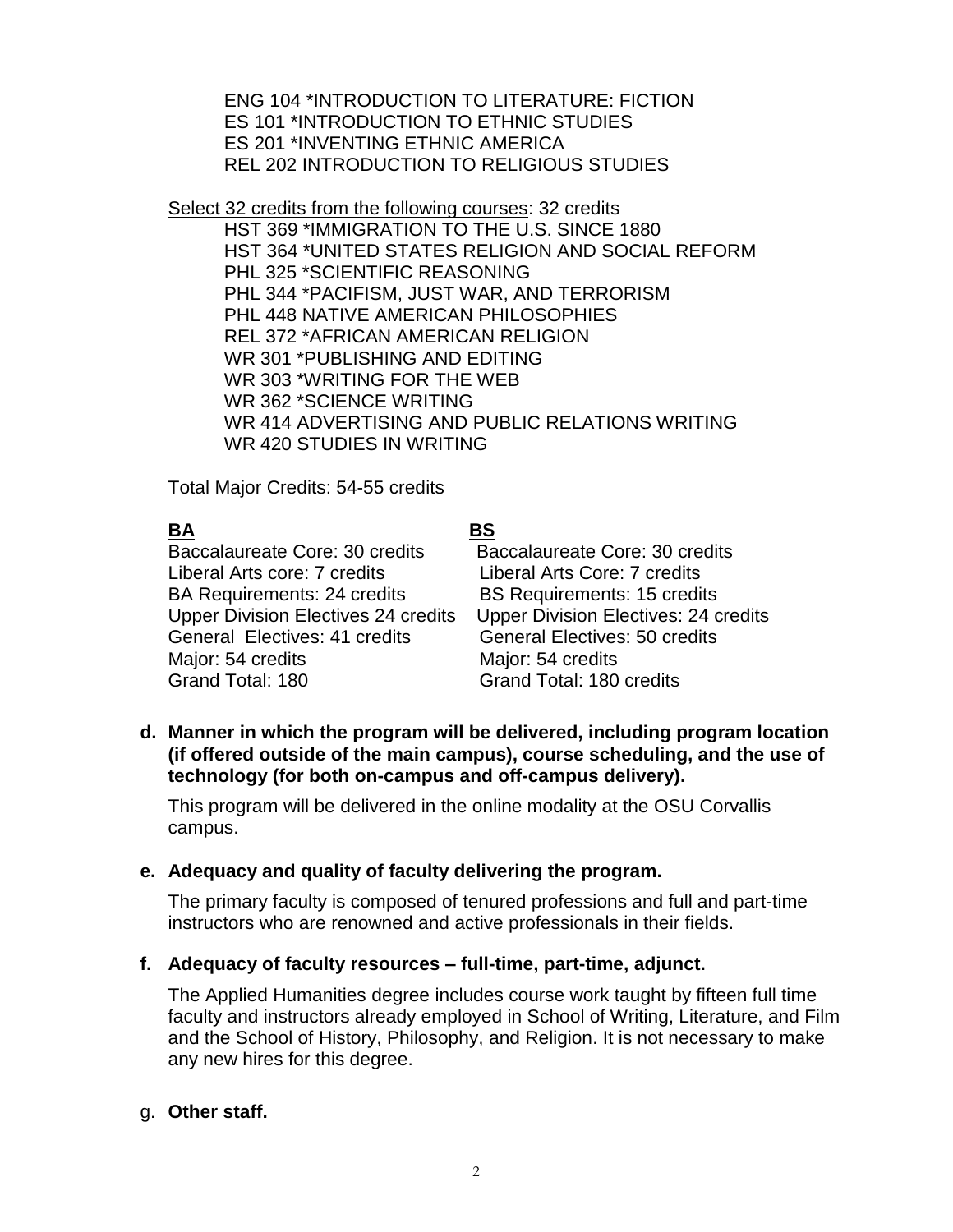The staff in the School of History, Philosophy, and Religion includes two advisors, an online modality coordinator, and an assistant to the director who handles HR and finances for the school.

#### **h. Adequacy of facilities, library, and other resources.**

Library, space, and facilities have been deemed to be adequate by the appropriate OSU library staff and OSU Space Management.

#### **i. Anticipated start date.**

Summer 2022

# **2. Relationship to Mission and Goals**

# **a. Manner in which the proposed program supports the institution's mission, signature areas of focus, and strategic priorities.**

This degree encompasses learning outcomes to prepare students for successful careers. The learning outcomes for the major will focus on four themes that will appeal broadly to working adults in a variety of careers. These include workplace skills; diversity; high context thinking; and civil engagement and public discourse. The curricular organization is designed to provide students with content that will enhance their workplace skills and their ability to make more sophisticated decisions as they navigate both work and society. Ultimately, this highlights one of SP 4.0's distinctions to support "Graduates' preparation to work effectively in a diverse society and as global citizens."

#### b. **Manner in which the proposed program contributes to institutional and statewide goals for student access and diversity, quality learning, research, knowledge creation and innovation, and economic and cultural support of Oregon and its communities**.

Applied Humanities is closely linked to a "transformative education that is accessible to all learners." Courses in the major would aim to have no- to lowcost textbooks as coordinated through the Open Educational Resources unit housed in Ecampus, which would allow learners to have quicker access to course materials as well as substantially fewer costs associated with course textbooks.

Quality learning applicable to the workplace is foundational with this major. The unique curricular organization of this degree is designed to provide students with content that will enhance their workplace skills and their ability to make more sophisticated decisions as they navigate work and society.

#### **c. Manner in which the program meets regional or statewide needs and enhances the state's capacity to:**

**i. improve educational attainment in the region and state;**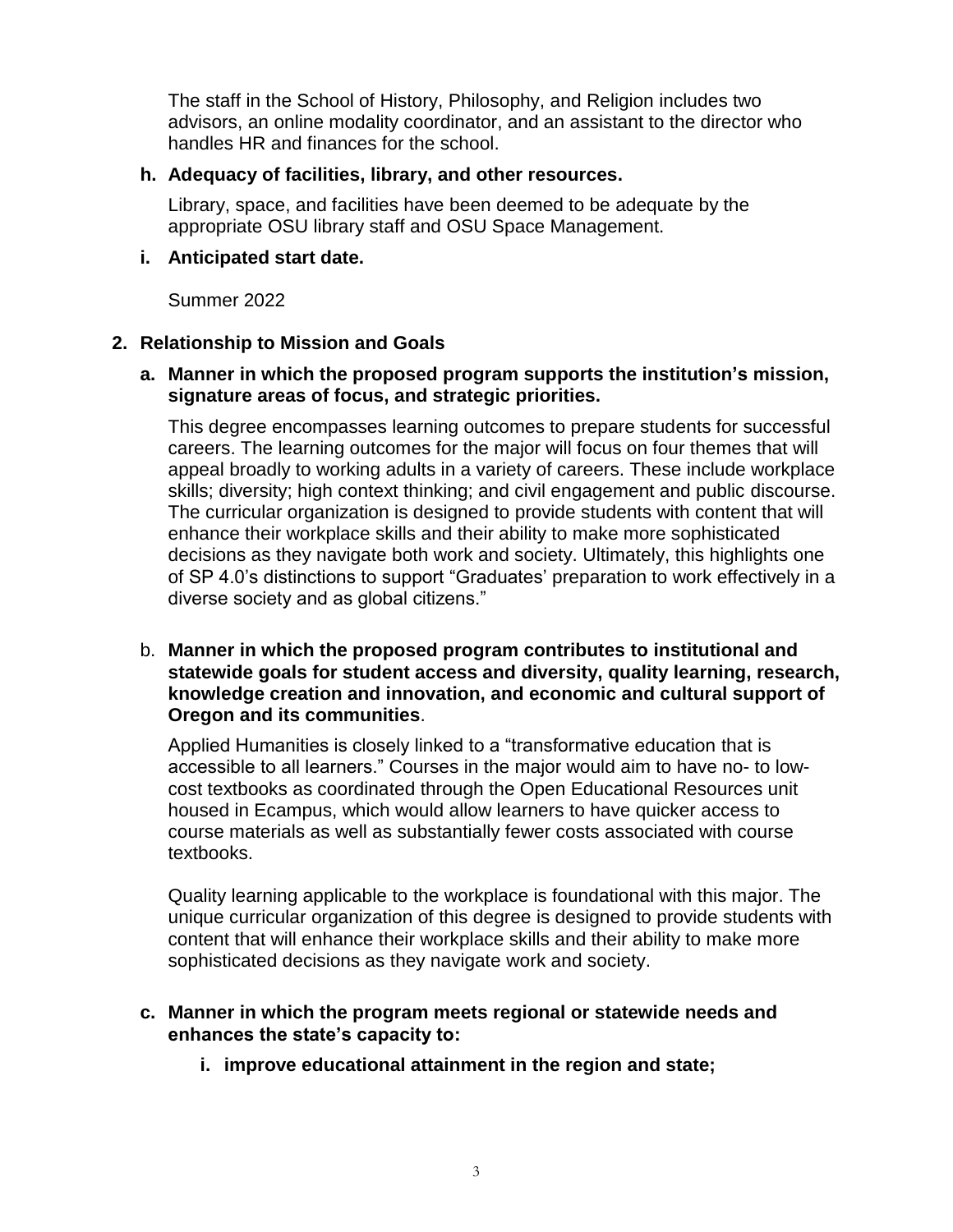According to the U.S. Census Bureau, 35,442,000 individuals in the United States aged 25 and older reported having "some college, [but] no degree" in 2018. A recent statewide needs assessment conducted by Ecampus and market research partner Edu-ventures reports that, in Oregon, an estimated pool of more than 115,000 prospective adult students aged 25-59 have some college but no degree and are open to continuing their education entirely or partially online over the next three years. This program will create a pathway for those students to complete their college degree.

#### **ii. respond effectively to social, economic, and environmental challenges and opportunities; and**

The Applied Humanities degree is responding effectively to the societal and economic challenges facing working adults. Bureau of Labor Statistics findings show that graduating with a four-year degree increases one's chances of finding employment, which increases the economic viability of our entire country. With that said, financing college, especially for adult learners who are often juggling raising a family with work and going back to school, is a daunting challenge.

# **iii. address civic and cultural demands of citizenship.**

The courses in this degree were purposefully chosen to address civic and cultural demands of citizenship. The study of history is absolutely essential to a participatory democracy. In Oregon, our population is becoming more international and more diverse, primarily in terms of our potential students. As the largest educational institution in the state, it is our responsibility to lead the educational path of Oregon towards a more complex understanding of the historical context and heritage of our growing diverse population. We are obligated to train our citizens in the subtler and nuanced patterns of thinking, which can prevent continuing racial bias and social and economic inequities. These are the basic attributes of courses in the School of History, Philosophy, and Religious Studies.

#### **3. Accreditation**

**a. Accrediting body or professional society that has established standards in the area in which the program lies, if applicable.**

N/A

**b. Ability of the program to meet professional accreditation standards. If the program does not or cannot meet those standards, the proposal should identify the area(s) in which it is deficient and indicate steps needed to qualify the program for accreditation and date by which it would be expected to be fully accredited.**

N/A

**c. If the proposed program is a graduate program in which the institution offers an undergraduate program, proposal should identify whether or not**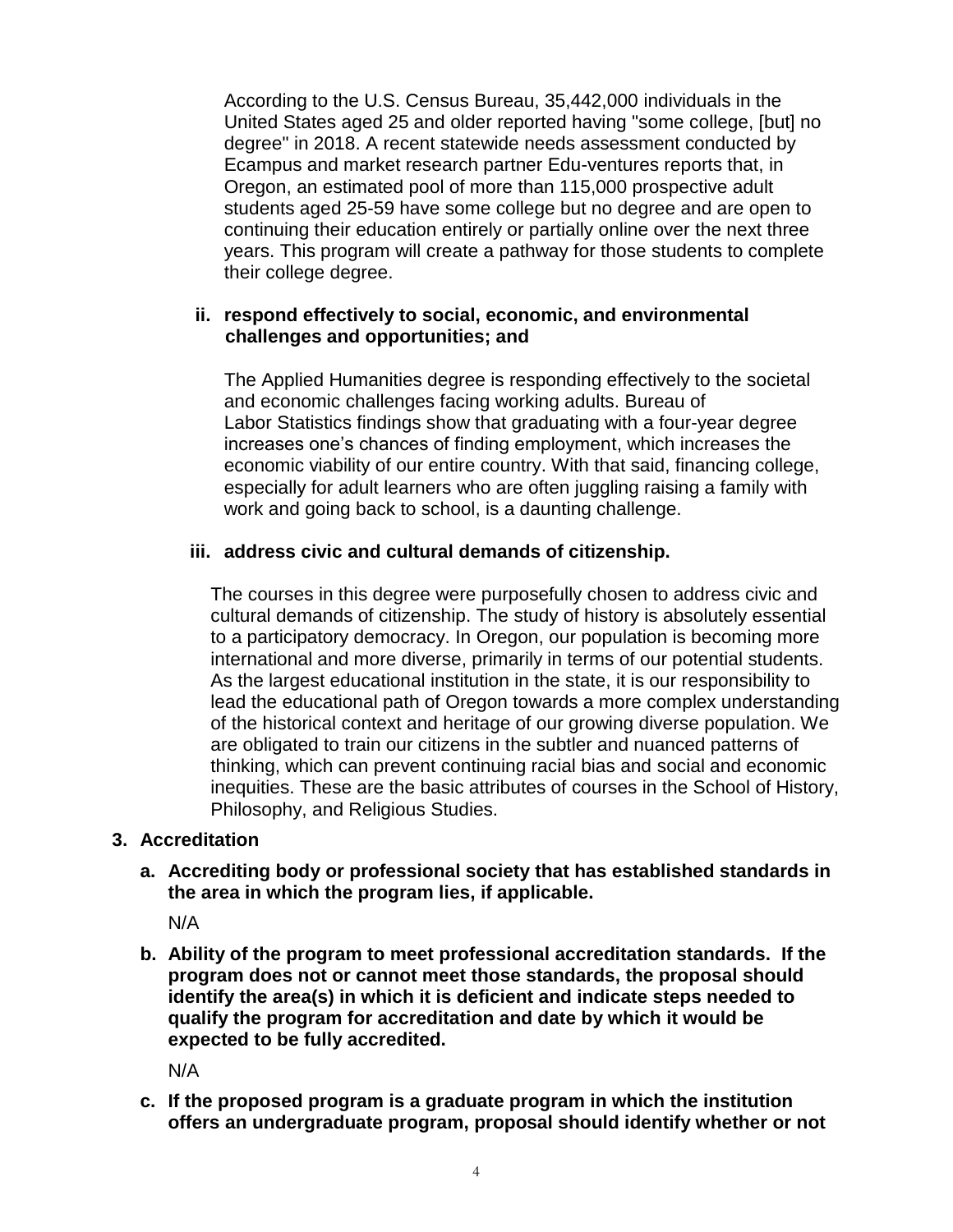**the undergraduate program is accredited and, if not, what would be required to qualify it for accreditation.**

N/A

**d. If accreditation is a goal, the proposal should identify the steps being taken to achieve accreditation. If the program is not seeking accreditation, the proposal should indicate why it is not.**

N/A

- **4. Need**
	- **a. Anticipated fall term headcount and FTE enrollment over each of the next five years.**

|    | $1st$ Year   2 <sup>nd</sup> Year   3 <sup>rd</sup> Year   4 <sup>th</sup> Year   5 <sup>th</sup> Year |     |     |     |
|----|--------------------------------------------------------------------------------------------------------|-----|-----|-----|
| 56 | 133                                                                                                    | 165 | 200 | 211 |

**b. Expected degrees/certificates produced over the next five years.**

| $1st$ Year   2 <sup>nd</sup> Year   3 <sup>rd</sup> Year   4 <sup>th</sup> Year   5 <sup>th</sup> Year |  |  |
|--------------------------------------------------------------------------------------------------------|--|--|
|                                                                                                        |  |  |

#### **c. Characteristics of students to be served (resident/nonresident/international; traditional/ nontraditional; fulltime/part-time, etc.).**

The program is expected serve a diverse set of students from a variety of backgrounds and circumstances. The flexibility built into the major allows for highly individualized learning and experiences for the students in order to serve a variety of needs.

#### **d. Evidence of market demand.**

Although degree conferrals in general humanities degrees have decreased nationally for on-campus students, Ecampus market research has found a 5% increase during 2012-2016 for humanities degrees offered online.

According to the U.S. Census Bureau, 35,442,000 individuals in the United States aged 25 and older reported having "some college, [but] no degree" in 2018. A recent statewide needs assessment conducted by Ecampus, and market research partner Edu-ventures reports that, in Oregon, an estimated pool of more than 115,000 prospective adult students aged 25-59 have some college but no degree and are open to continuing their education entirely or partially online over the next three years.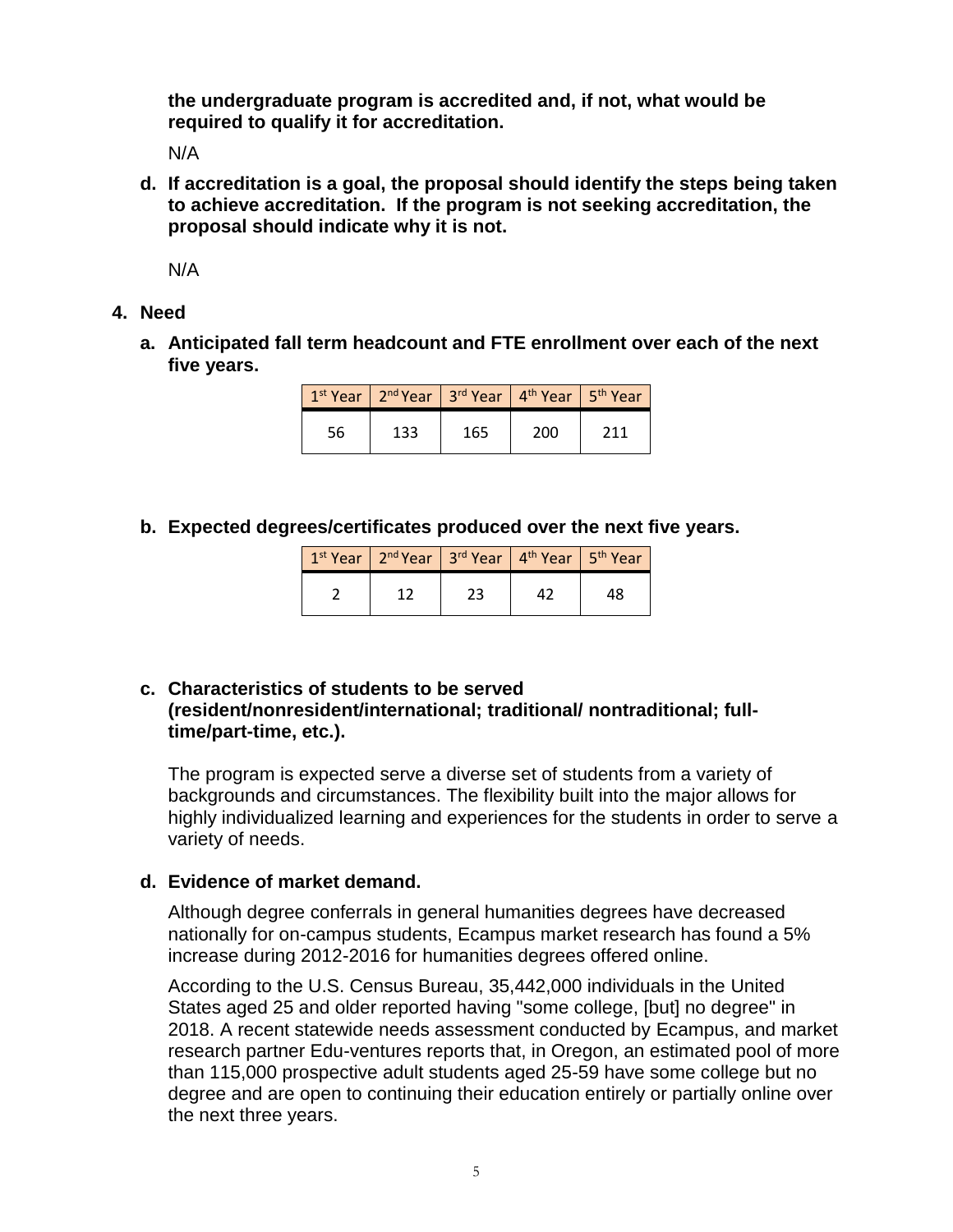**e. If the program's location is shared with another similar Oregon public university program, the proposal should provide externally validated evidence of need (e.g., surveys, focus groups, documented requests, occupational/employment statistics and forecasts).**

N/A

# **f. Estimate the prospects for success of program graduates (employment or graduate school) and consideration of licensure, if appropriate. What are the expected career paths for students in this program?**

Graduates will possess skills that enable them to transfer their learning to a variety of potential jobs in diverse sectors such as media, sales and marketing, writing, public relations, and communications.

# **5. Outcomes and Quality Assessment**

# **a. Expected learning outcomes of the program.**

*Students who successfully complete a degree in Applied Humanities will be able to:*

- 1. Applying critical thinking/problem solving to the workplace.
- 2. Generating highly skilled oral/written professional communications.
- 3. Effective use of digital technology as a communication tool.
- 4. Integrating cultural fluency into professional settings.

# **b. Methods by which the learning outcomes will be assessed and used to improve curriculum and instruction.**

One PLO is assessed each academic year, as required by OSU's Program Assessment, with a full-cycle assessment every five years. Each SLO is assessed using both direct and indirect methods. The process is led by the faculty Assessment Coordinator and requires input from all Theatre Arts faculty. The faculty meets weekly during the academic year to discuss student progress, curriculum, and the producing program. During Spring term, faculty discusses the assessed PLO and decides how to implement necessary changes to improve student learning and program outcomes.

#### **c. Nature and level of research and/or scholarly work expected of program faculty; indicators of success in those areas.**

The Applied Humanities' faculty is recognized nationally and internationally with prestigious publications, awards, competitive grants and fellowships, and invitations to speak around the United States and the globe. All faculty at the School of History, Philosophy, and Religion (where this program is based), are annually assessed in their teaching, scholarship, and research by the School of History, Philosophy, and Religion director, according to the expectations in their position description.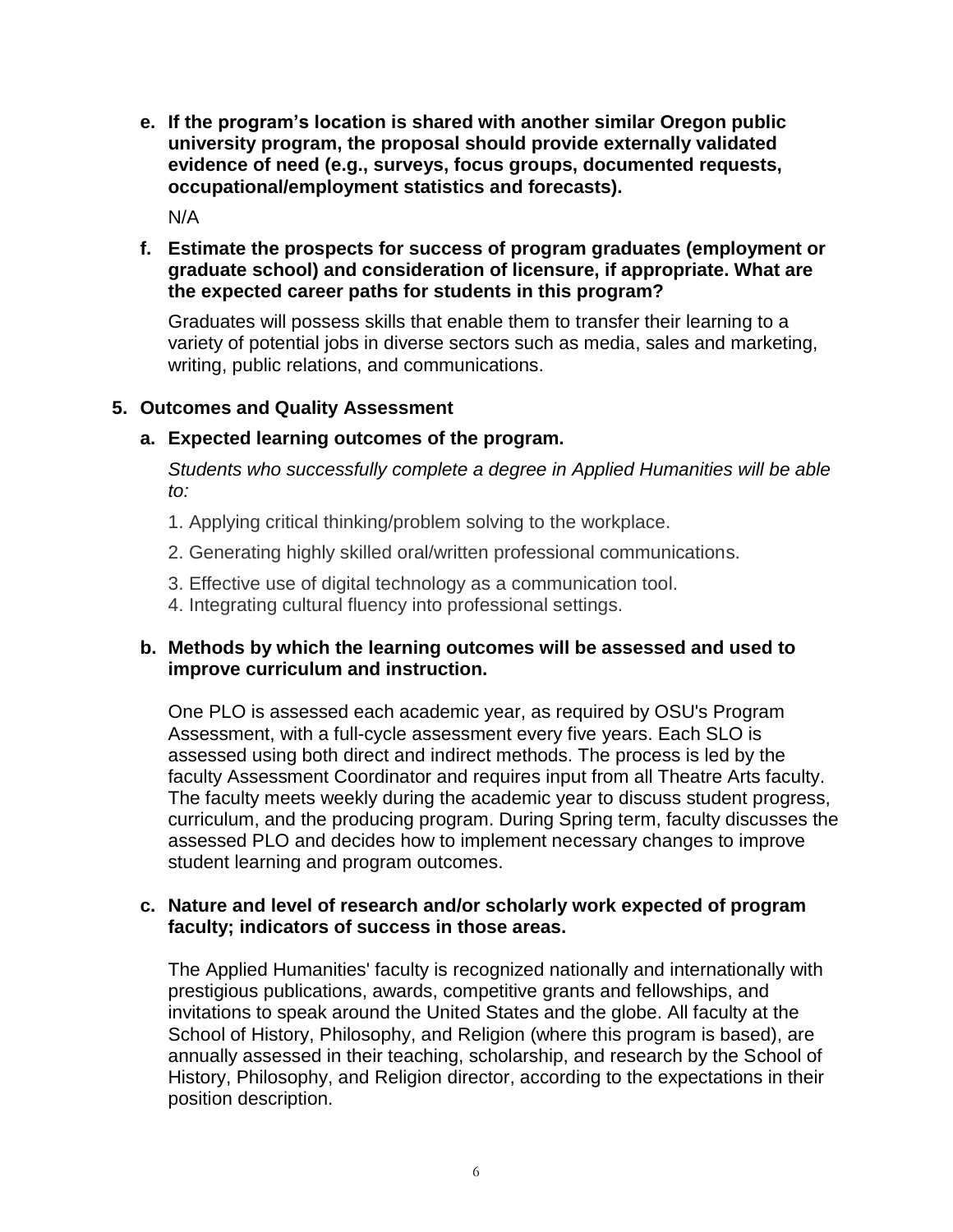# **6. Program Integration and Collaboration**

### **a. Closely related programs in this or other Oregon colleges and universities.**

Our research indicates that most public universities in Oregon offer a Humanities degree or a degree with a strong humanities influence. OSU would be the only public higher education institution in Oregon to offer an online degree in Humanities that is structured to meet the unique needs of the adult learner with diverse college credits but no degree. The degree provides a narrow path of courses intended to hone career skills and increase marketability of graduates.

#### **b. Ways in which the program complements other similar programs in other Oregon institutions and other related programs at this institution. Proposal should identify the potential for collaboration.**

The program is designed to complement and not duplicate other humanities and liberal studies programs at OSU or in the state.

#### **c. If applicable, proposal should state why this program may not be collaborating with existing similar programs.**

N/A

#### **d. Potential impacts on other programs.**

There will be no negative impact on other programs.

#### **7. External Review**

If the proposed program is a graduate level program, follow the guidelines provided in *External Review of New Graduate Level Academic Programs* in addition to completing all of the above information.

N/A

*Revised May 2016*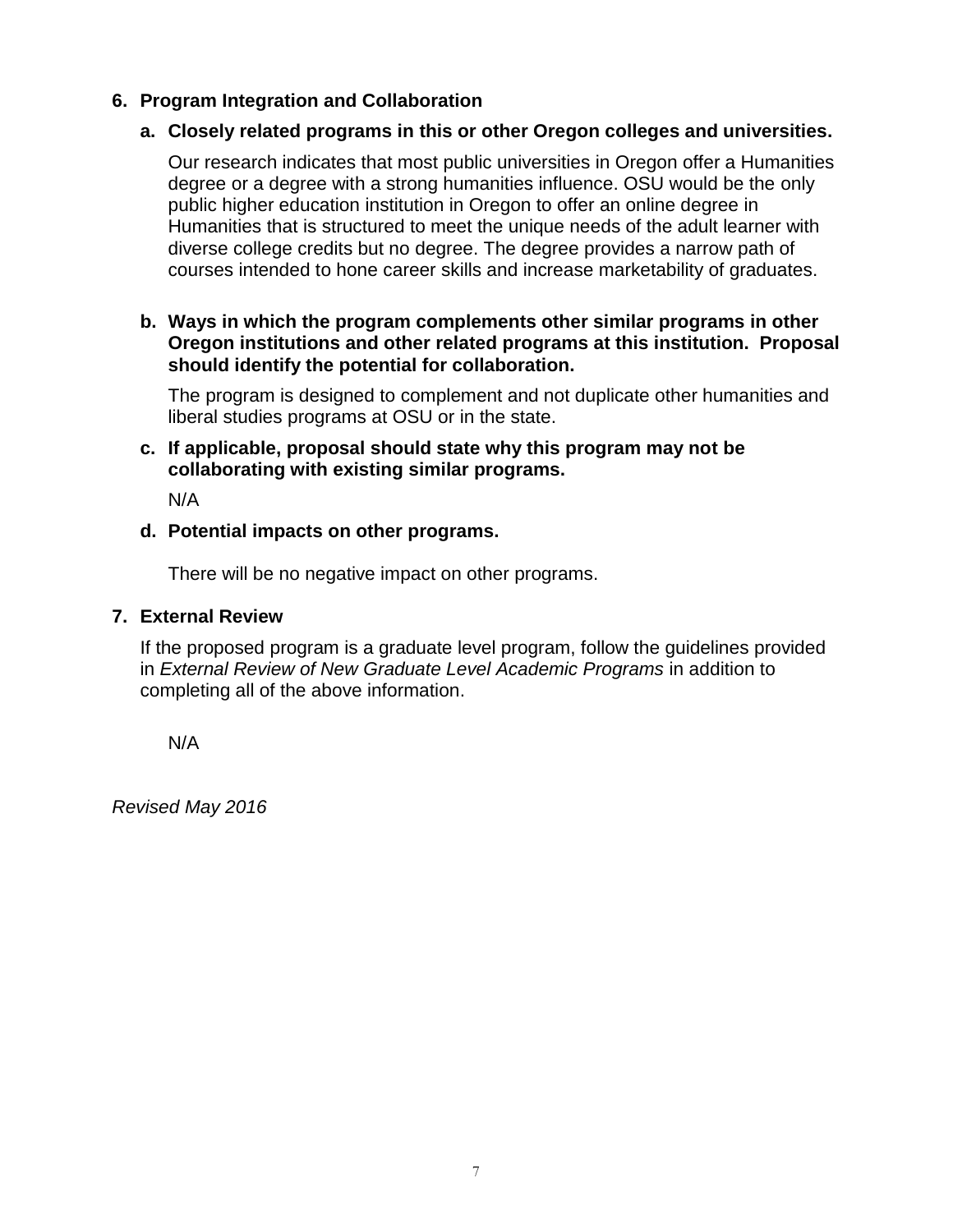

**Office of the Provost and Executive Vice President** 

624 Kerr Administration Building Oregon State University Corvallis, Oregon 97331

# **Summary of Prospective Program in Development BA/BS in Applied Humanities (College of Liberal Arts, Corvallis)**

Submitted to Statewide Provosts Council: May 7, 2020

#### **Program Description**

We propose a BA/BS degree in Applied Humanities with courses carefully chosen to prepare students in the practical specifics of workplace written communication as well as broaden their worldview in the classic humanities disciplines of history and philosophy. Through critical thinking and writing, students prepare for a future as engaged citizens and successful professionals who can construct reasoned arguments, evaluate diverse perspectives, and resist reductive explanations. Graduates will possess skills that enable them to transfer their learning to a variety of potential jobs in diverse sectors such as media, sales and marketing, writing, public relations, and communications.

The Applied Humanities degree is specifically designed for the adult learner who has accumulated substantial academic credits, has not amassed enough credits in any one major to have made significant degree progress, and who has a need or preference for the online modality. The program places importance on completing a humanities BA/BS in an affordable and prescribed manner. The degree will produce graduates with marketable cultural, philosophical, and ethicsbased skills such as creativity, curiosity, and empathy.

The program will utilize the existing faculty and expertise in the School of History, Philosophy, and Religion and in the School of Writing, Literature, and Film.

#### **Program Location and Modality**

This program will be delivered by the College of Liberal Arts at the Corvallis campus, via online modality.

#### **Anticipated Start Date**

Fall 2021

#### **Anticipated Enrollment**

| 1 <sup>st</sup> Year | $2nd$ Year | 3rd Year | 4 <sup>th</sup> Year | 5 <sup>th</sup> Year | 10 <sup>th</sup> Year |
|----------------------|------------|----------|----------------------|----------------------|-----------------------|
| (2021)               | (2022)     | (2023)   | (2024)               | (2025)               | (2030)                |
| 56                   | 133        | 165      | 200                  | 211                  | 225                   |

OSU projects headcount based on growth experienced by similar demand for degrees launched in previous years. Although degree conferrals in general humanities degrees have decreased nationally for on-campus students, OSU's market research finds a 5% increase during 2012-2016 for humanities degrees offered to adult learners through online methods.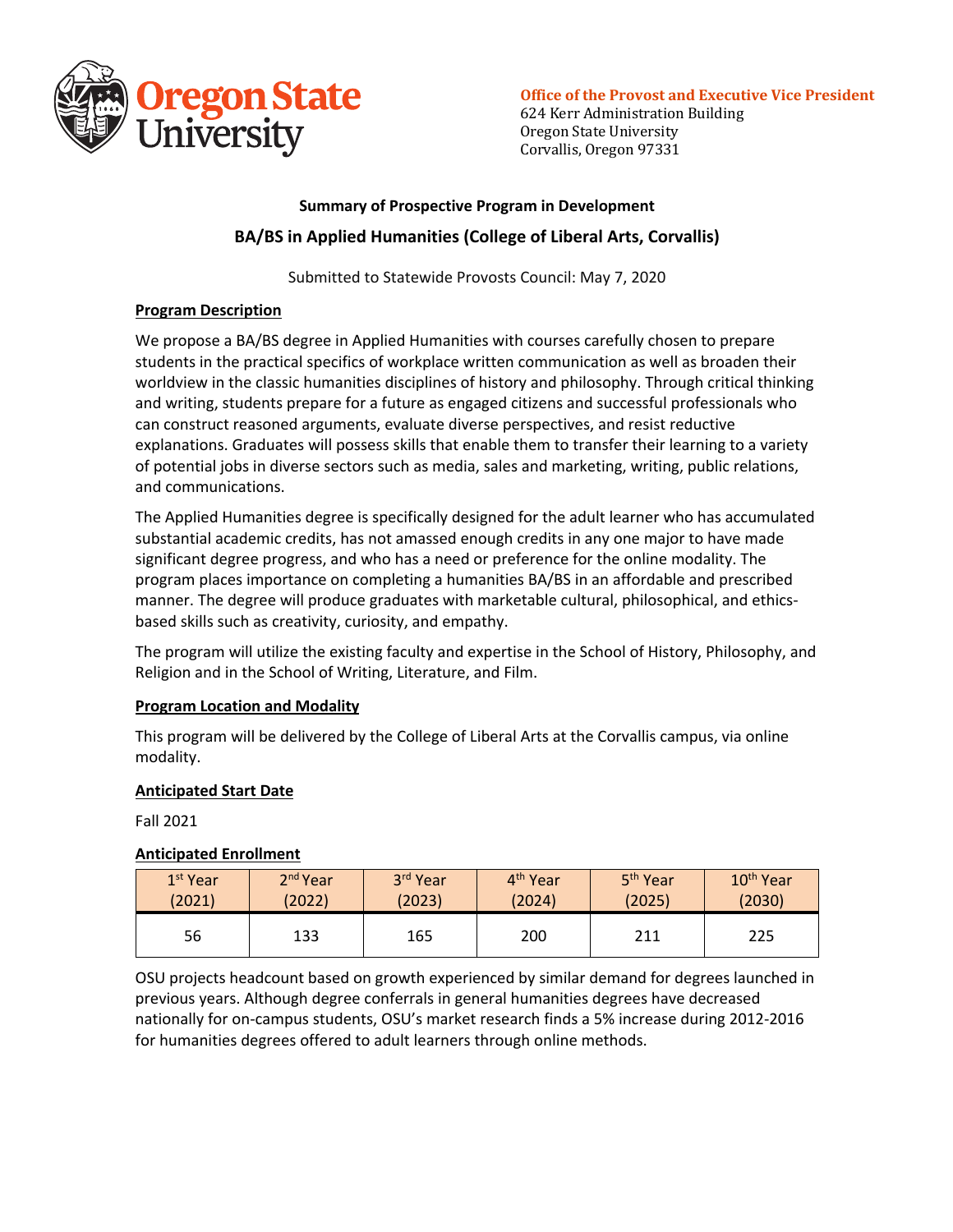#### **Addressing Statewide Needs & Alignment with OSU**

According to the U.S. Census Bureau, 35,442,000 individuals in the United States aged 25 and older reported having "some college, [but] no degree" in 2018. A recent statewide needs assessment conducted by OSU and market research partner Eduventures reports that, in Oregon, an estimated pool of more than 115,000 prospective adult students aged 25-59 have some college but no degree and are open to continuing their education entirely or partially online over the next three years.

Affordability and a narrow path to degree completion are two key attributes of this degree that support OSU's goals. Furthermore, this degree encompasses learning outcomes to prepare students for successful careers. The learning outcomes for the major will focus on four themes that will appeal broadly to working adults in a variety of careers. These include workplace skills; diversity; high context thinking; and civil engagement and public discourse. The curricular organization is designed to provide students with content that will enhance their workplace skills and their ability to make more sophisticated decisions as they navigate both work and society. Ultimately, this highlights an aspiration in OSU's latest strategic plan that OSU's graduates are prepared "to work effectively in a diverse society and as global citizens."

#### **Summary**

Most public universities in Oregon offer humanities degrees or degrees with a strong humanities influence. However, a degree that is structured to meet the unique needs of adult learners with diverse college credits, no degree and a preference for an online option are rare. OSU's proposed degree provides a narrow path of courses intended to hone career skills and increase marketability of graduates.

#### **Contacts**

New programs at OSU are developed in partnership with OSU college faculty and staff and OSU's Office of Academic Programs and Assessment. Interested universities should reach out to the following contacts (please include all in communications about this new program):

- 1. Janice Nave-Abele; Curriculum Coordinator, Academic Programs and Assessment Janice.Nave-Abele@oregonstate.edu
- 2. Nicole von Germeten; Professor, Director, School of History, Philosophy, and Religion, Nicole.vonGermeten@oregonstate.edu
- 3. Jessica DuPont; Executive Director, Marketing, Ecampus Jessica.Dupont@oregonstate.edu